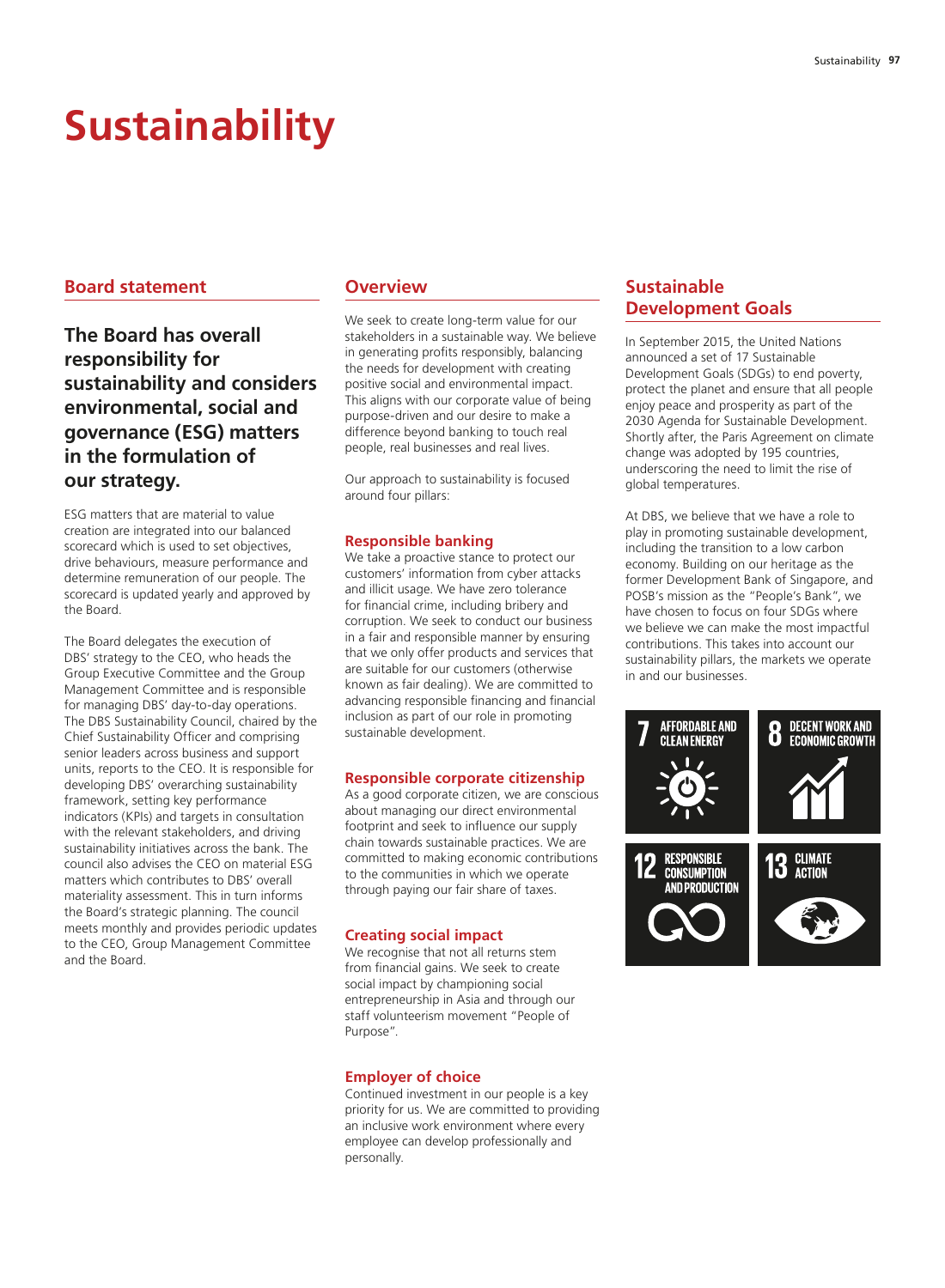# **Targets and progress**

To measure our contribution to sustainable development, we have set targets based on the 2030 targets and indicators of the four SDGs we have chosen to focus on.

| <b>DBS</b><br>sustainability<br>pillars | 2030 targets                                                                                                                                           | <b>Related</b><br>material<br>matters          | <b>Related</b><br><b>SDGs</b>                       | <b>Initiatives in 2017</b>                                                                                                             | <b>Impact achieved</b><br>in 2017                                                                                                                                           |
|-----------------------------------------|--------------------------------------------------------------------------------------------------------------------------------------------------------|------------------------------------------------|-----------------------------------------------------|----------------------------------------------------------------------------------------------------------------------------------------|-----------------------------------------------------------------------------------------------------------------------------------------------------------------------------|
| Responsible<br>banking                  | Promote investment in<br>clean energy technology                                                                                                       | Climate<br>change                              | AFFORDABLE AND<br>Clean Energy                      | Continued financing<br>the transition to<br>clean energy                                                                               | Financed a wide<br>spectrum of<br>technologies from<br>geothermal, hydro<br>to waste-to-energy                                                                              |
|                                         | Influence our customers<br>towards sustainable<br>management and efficient<br>use of natural resources                                                 | Responsible<br>financing                       | RESPONSIBLE<br>Consumption<br>And production        | Rolled out<br>Responsible<br>Financing Standard<br>and Sector Guides                                                                   | Enhanced<br>transparency on our<br>position to financing<br>the palm oil and<br>coal <sup>(1)</sup> sectors                                                                 |
|                                         | Improve education,<br>awareness-raising and<br>human and institutional<br>capacity on climate change<br>mitigation, adaptation and<br>impact reduction | Climate<br>change/<br>Responsible<br>financing | 13 GLIMATE                                          | Promoted green<br>finance through<br>issuance of USD 500<br>million inaugural<br>green bond                                            | Achieved estimated<br>energy savings of<br>8.394 MWh and<br>water savings of<br>6,384 $m3$ per annum<br>from the allocation of<br>proceeds to financing<br>a green building |
|                                         | Encourage and expand<br>access to banking,<br>insurance and financial<br>services                                                                      | Financial<br>inclusion                         | <b>8</b> DECENT WORK AND                            | Helped launch<br>Women's Livelihood<br>Bond, the world's<br>first social<br>sustainability<br>bond to be listed on<br>a stock exchange | Supported the<br>creation of 385,000<br>jobs for women<br>in Cambodia, the<br>Philippines and<br>Vietnam                                                                    |
| Responsible<br>corporate<br>citizenship | Substantially increase<br>the share of renewable<br>energy in our energy mix<br>and drive improvement in<br>energy efficiency                          | Climate<br>change                              | AFFORDABLE AND<br>Clean Energy                      | Joined RE100 <sup>(2)</sup><br>with commitment<br>to 100% renewable<br>energy use in<br>Singapore operations<br>by 2030                | Completed<br>installation of solar<br>panels with peak<br>capacity of 386 kW<br>on the rooftop of<br><b>DBS Asia Hub</b>                                                    |
|                                         | Substantially reduce our<br>waste generation through<br>prevention, reduction,<br>recycling and reuse                                                  | Climate<br>change                              | RESPONSIBLE<br>CONSUMPTION<br><b>AND PRODUCTION</b> | Continued to drive<br>paperless operations                                                                                             | Achieved 3.47 million<br>e-statement sign-ups<br>as at 31 December<br>2017                                                                                                  |
|                                         | Improve institutional<br>capacity on climate change<br>mitigation, adaptation and<br>impact reduction within<br>our own operations                     | Climate<br>change                              | 13 GLIMATE                                          | Continued to<br>broaden Green Mark<br>certifications across<br>our branch network                                                      | Achieved more than<br>5,000 tonnes of CO <sub>2</sub><br>emissions reduction<br>compared to 2014<br>baseline                                                                |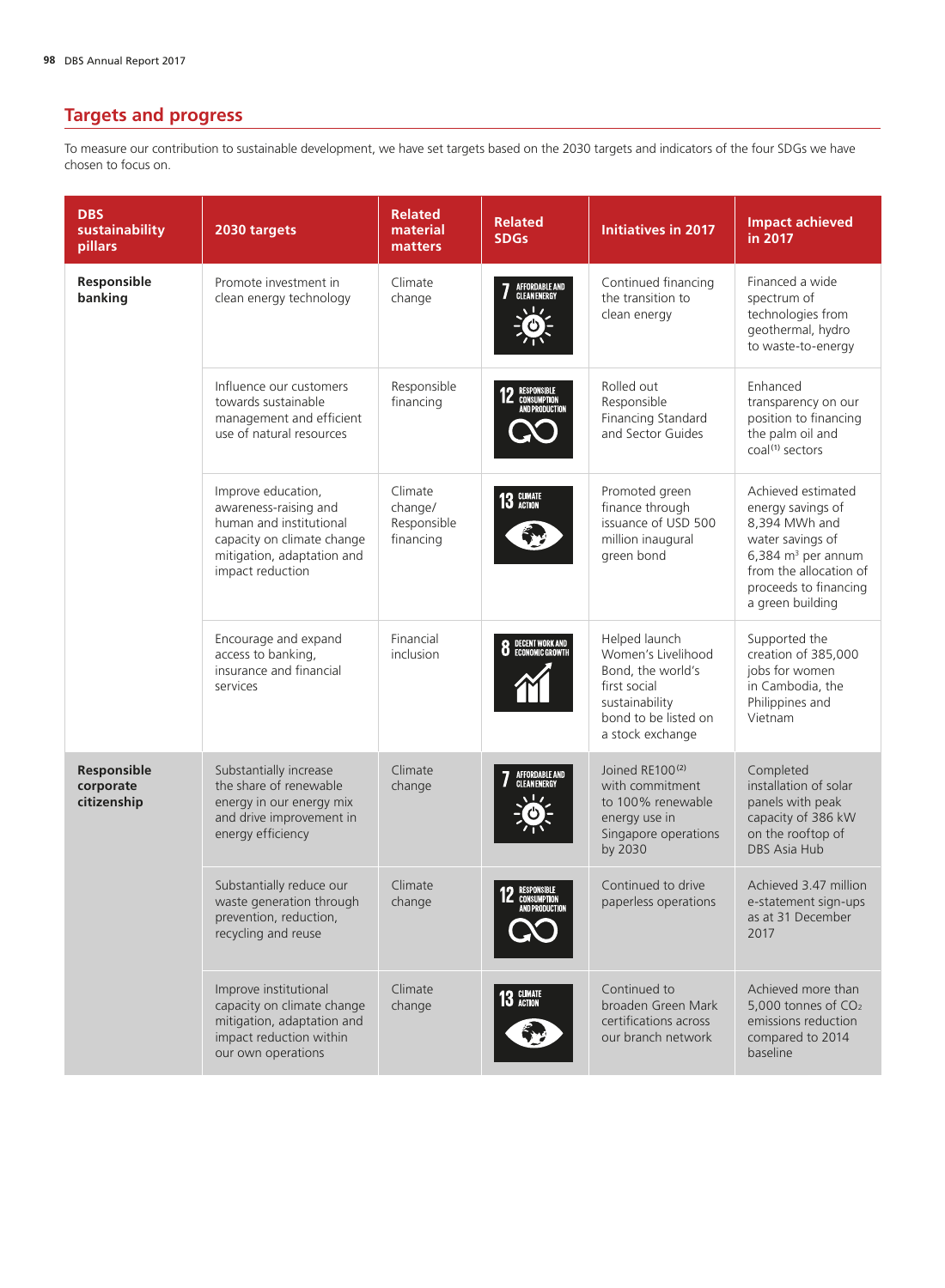| <b>DBS</b><br>sustainability<br>pillars | 2030 targets                                                                                                                                                                                    | <b>Related</b><br>material<br>matters | <b>Related</b><br><b>SDGs</b>      | <b>Initiatives in 2017</b>                                                                                               | <b>Impact achieved</b><br>in 2017                                                                                    |
|-----------------------------------------|-------------------------------------------------------------------------------------------------------------------------------------------------------------------------------------------------|---------------------------------------|------------------------------------|--------------------------------------------------------------------------------------------------------------------------|----------------------------------------------------------------------------------------------------------------------|
| <b>Creating social</b><br>impact        | Support productive<br>activities, decent job<br>creation, entrepreneurship,<br>creativity and innovation                                                                                        | Financial<br>inclusion                | DECENT WORK AND<br>Economic Growth | Continued to<br>champion social<br>entrepreneurship<br>through DBS<br>Foundation                                         | Engaged 4,800 social<br>enterprises (SEs)<br>engaged across our<br>key markets<br>Awarded SGD 1.23<br>million to SEs |
| <b>Employer of</b><br>choice            | Achieve full and productive<br>employment and decent<br>work for all women and<br>men, including for young<br>people and persons with<br>disabilities, and equal pay<br>for work of equal value | Talent<br>management<br>and retention | DECENT WORK AND<br>Economic Growth | Continued to<br>build an inclusive<br>work environment<br>encompassing<br>gender, cultural and<br>generational diversity | Recognised in<br>Bloomberg's Gender-<br>Equality Index <sup>(3)</sup>                                                |

*(1) Made publicly available in February 2018*

*(2) RE100 is a collaborative group of influential global businesses committed to 100% renewable energy*

*(3) Announced in January 2018*

# **Responsible banking**

## **Cyber security and data protection**

Data protection and data governance are cornerstones of a customer's trust in the banking sector, and are also critical enabling factors for innovation in a digital economy. We endeavour to uphold customers' trust in us by protecting and using their personal data in a responsible manner.

We converge the management of physical, cyber and data-related risks into a central Chief Information Security Officer (CISO), who also oversees the financial crime risk mitigation programme. Metrics on data protection and cyber security are reported to the Group Operational Risk Committee and ultimately to the Board Risk Management Committee. Material cyber issues or incidents are independently reported to the Board Audit Committee.

We implement multi-layered defences, combined with employee education and industry collaboration. We keep abreast of techniques and threats as they evolve, in order to develop the appropriate countermeasures. In 2017, we rolled out a bank-wide DBS CYBRFIT programme – an online tool to build cyber security awareness and good practices among our employees, and to test their compliance with these practices. We also conducted periodic phishing/ social engineering exercises to translate theoretical knowledge into day-to-day application for our employees.

*Read more about our overall management approach on cyber security and data protection on page 70 and page 89.*

#### **Preventing financial crime (including bribery/ corruption)**

As a bank, we do not want to be used as a channel for perpetrating financial crime or laundering its proceeds.

To mitigate against this risk, we have a clear set of policies supplemented by advisory capabilities, training, surveillance and testing. These include standards for managing fraud, bribery/ corruption, and preventing money laundering or terrorist financing, which are implemented by business units and support units in a manner commensurate with the degree of risk faced by the relevant unit.

# **Communication and training in 2017**

- All our employees complete training on anti-money laundering on an annual basis.
- All new joiners complete mandatory anti-bribery and corruption training.
- All employees read and acknowledge our Code of Conduct (see Page 62), which contains our stance on anticorruption, on an annual basis.
- The Board attended a training session on "Anti-Money Laundering and Terrorism".

Overall accountability is the responsibility of the Group Head of Financial Crime and Security Services. The Group Operational Risk

Committee regularly receives and reviews reports on financial crime, and material issues are raised to the Risk Executive Committee, and if necessary, to the Board Risk Management Committee.

In 2017, we made improvements to processes and controls in dealing with financial crime risk and executed on our commitments to implement enhancements to front office controls, transaction monitoring and collaboration with regulators.

We are members of the Anti-Money Laundering/ Countering the Financing of Terrorism (AML/ CFT) Industry Partnership, a public/ private sector collaboration launched in 2017 to share financial crime risks and typologies, and mitigations.

*Read more about this on page 70 and page 89.*

#### **Fair dealing**

We are committed to fair dealing outcomes for our clients. We believe in:

- Being responsive to our customers' needs and requests
- Selling products and services which are appropriate
- Ensuring our sales staff are trained to deal with customers fairly
- Communicating with our customers in a clear and transparent manner

Oversight of fair dealing is the responsibility of the group-level Fair Dealing Committee, which is chaired by the CEO. Fair dealing outcomes are reported to the Board Audit Committee on a quarterly basis.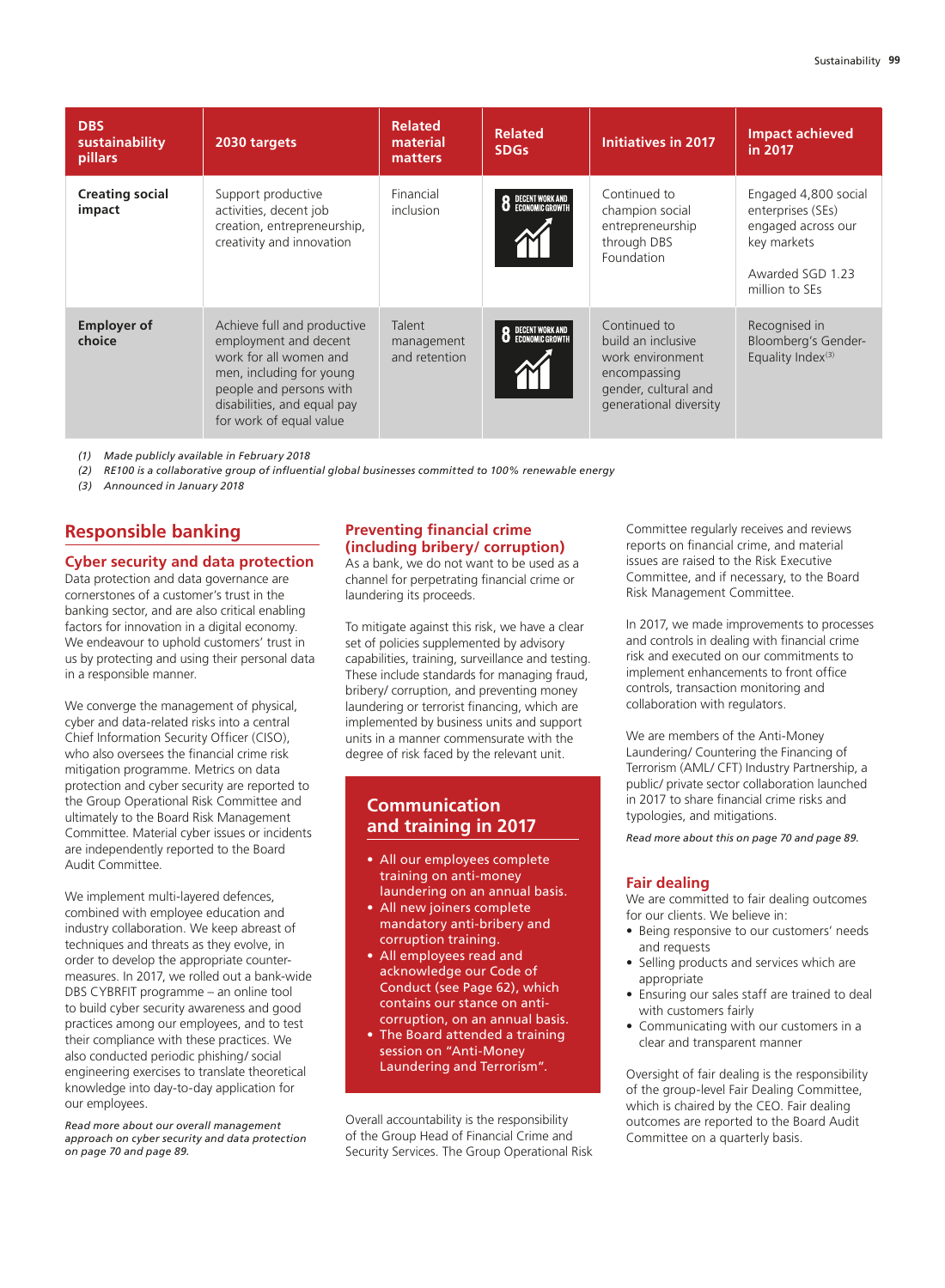Staff remuneration is based on a balanced scorecard approach, which ensures alignment between the interests of our staff and customers. A significant proportion of staff remuneration requires demonstration of adherence to proper sales process and embracing our cultural values.

All our employees receive annual training on compliance and fair dealing, in addition to training on our product suite. They also undergo product knowledge and skills tests regularly. We place great emphasis on the oversight of our sales staff and hold their supervisors accountable for their coaching, monitoring and supervision. In the interest of improving our products and services, we avail various channels for customers to provide valuable feedback.

In 2017, we made significant improvements in using data analytics to detect client vulnerabilities and predict the need for greater supervisory attention or action.

*Read more about this on page 70. See also page 39 for our customer satisfaction measures.*

#### **Responsible financing**

Our financing plays a role in shaping the behaviours of our customers towards sustainable development. We expanded our Group Core Credit Risk Policy to incorporate the principles and approach for managing ESG issues in our lending practices and capital market activities. Supplementing the policy is the new Responsible Financing Standard, which provides structured guidance to assess potential ESG risks. Our relationship managers and credit risk officers across the region underwent ESG training in 2017 in conjunction with the roll-out of the standard.

Our risk assessment approach ensures that material ESG issues are considered for all new credit applications, capital markets transactions, and during periodic reviews. We have started collecting data to measure our progress in implementing the Responsible Financing Standard. For the last quarter of 2017, a total of 15 transactions received additional ESG due diligence, and we declined 3 transactions owing to ESG concerns.

Specific sector guides are established to provide further guidance on ESG risks pertinent to that industry. These are developed taking into consideration our strategy and level of exposure to a sector and presently cover seven sectors, namely agricultural commodities, palm oil, chemicals, oil and gas, mining and metals, power generation and infrastructure. We are guided by sectoral standards, and industry best practices such as the International

Finance Corporation Performance Standards and World Bank Environmental, Health and Safety Guidelines.

In 2017, we reviewed the ESG commitments of the seven sector guides, cognisant of the fact that societal expectations and new scientific findings evolve. We published our approach to the palm oil and coal sectors. We will continue to make public our position on the remaining sectors in the coming year.

The ESG risk assessment enables us to develop an overall understanding of the customer's approach to managing ESG issues (including commitment, capacity and track record). Where we identify significant issues, additional due diligence would be required. This may entail site visits, independent reviews or certification requirements. Escalation to relevant industry and sustainability specialists, and approvals may be required.

Read more about our approach to the palm oil and coal sectors at

**go.dbs.com/responsible-financing.**



If any customer is suspected to be involved in undesirable ESG practices, we will promptly engage the customer. If the customer is not willing to take steps to adequately manage and mitigate the identified ESG risks, we are prepared to turn down the transaction or reassess the banking relationship.

#### **Sustainable finance**

As society continues to increase its expectations for businesses to deliver solutions sustainable for our planet, we see opportunities to offer banking solutions that can help meet those expectations.

We are committed to promoting sustainable development and are continuously exploring opportunities that will help us contribute to the SDGs, particularly in the areas of financial inclusion and green financing.

In July 2017, we issued our inaugural Green Bond under the DBS Green Bond Framework. The net proceeds from the issuance were allocated towards DBS' financing of Marina Bay Financial Centre Tower 3, a commercial property in Singapore that was certified Green Mark Platinum by the Building and Construction Authority (BCA) as at the date of issuance. The energy-efficient air conditioning system and lighting of the property contribute to estimated energy savings of 8,394 MWh per annum, while recycling of condensate water from the air conditioning system for use in fountains, irrigation and cleaning contribute to estimated water savings of 6,384  $\text{m}^3$ per annum.

We participate in the BCA Building Retrofit Energy Efficiency Financing Scheme as well as the Economic Development Board of Singapore's Energy Efficiency Financing Pilot Programme to help SMEs offset the high upfront costs associated with energy efficiency improvement works. As at 31 December 2017, our outstanding loans under these schemes amounted to SGD 3.67 million, supporting retrofits that resulted in reduction of over 6,000 MWh energy consumption and two buildings certified as BCA Green Mark.

In addition, we also participate in a range of Government-Assisted Schemes to support SMEs in the growth and expansion of their businesses. These include collateralfree working capital loans for SMEs, micro loans for start-ups to fund their business expansions and the International Finance Scheme to help fund companies' overseas expansion. As at 31 December 2017, our outstanding loans to such schemes amounted to SGD 1,049 million.

DBS played an active role in bringing the USD 8 million Women's Livelihood Bond to fruition. This is the world's first social sustainability bond which is listed on a stock exchange, and positively impacts the livelihoods of over 385,000 women in Cambodia, the Philippines and Vietnam.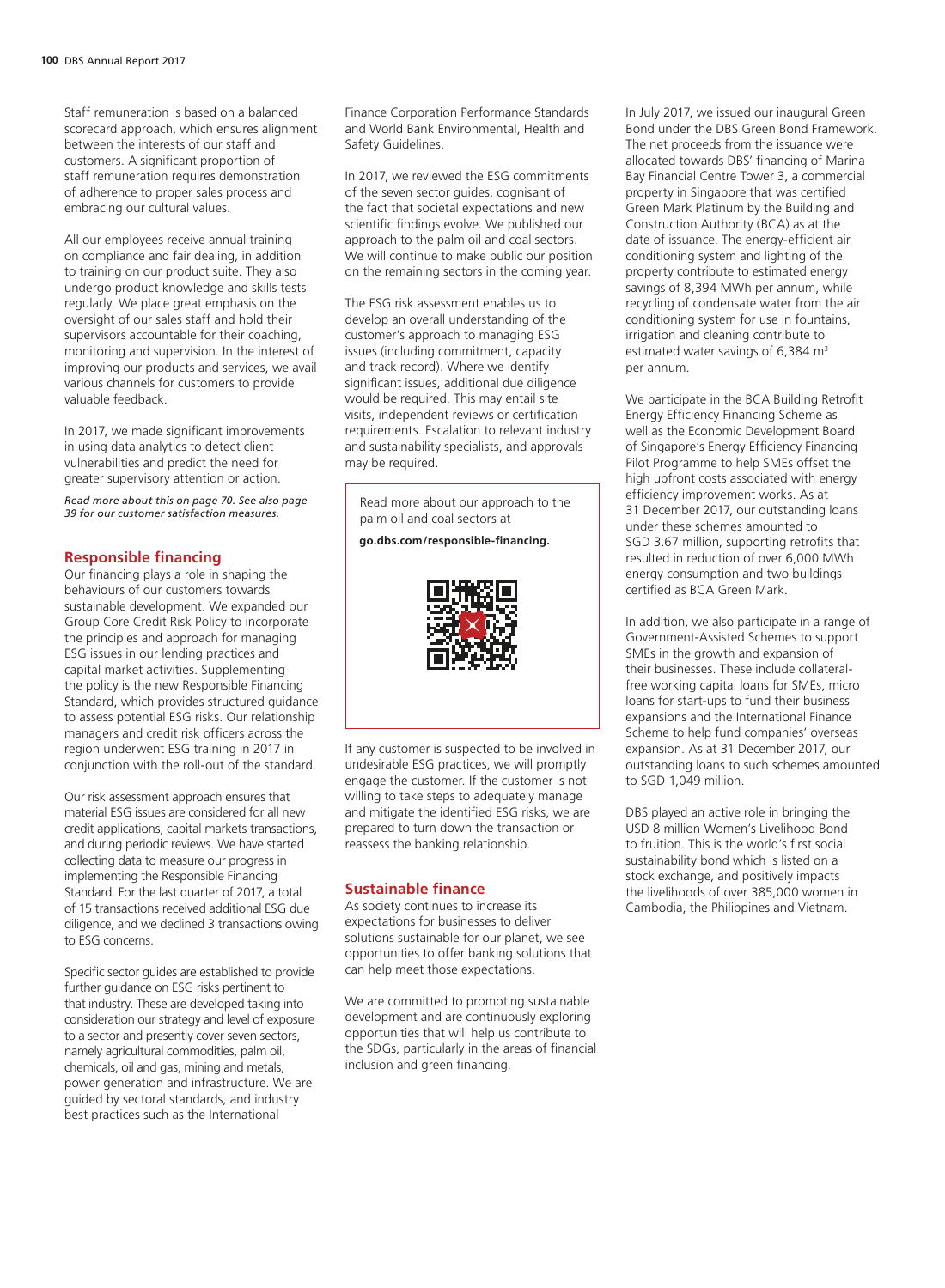# **Spotlight on renewable energy financing**

DBS has participated in financing a wide spectrum of renewable energy technologies across our key markets.

In Indonesia, we were the underwriter and mandated lead arranger (MLA) for Star Energy's Wayang Windu geothermal energy project with total generation capacity of 220 MW. We were also the structuring bank and international bank coordinator for Star Energy's consortium for the acquisition of geothermal assets from Chevron – Salak with a generating capacity of 377 MW, and Darajat II with a total capacity of 271 MW. Salak is one of the largest geothermal operations in the world.

In Australia, we were MLA for the 200 MW Silverton Wind Farm, which can produce approximately 780,000 MWh of renewable energy annually. The renewable energy produced from the wind farm's 58 turbines will reduce CO<sub>2</sub> emissions by 655,000 tonnes annually. We were also MLA for the 453 MW Coopers Gap Wind Farm. The renewable energy produced would reduce CO<sub>2</sub> emissions by approximately 1,180,000 tonnes annually, equivalent to taking more than 340,000 cars off the road.

In China, we were sole financier for the refinancing of a waste-toenergy project (with 2,050 tonnes per day processing capacity and 36 MW power generation capacity) in Wuhu, Anhui province. The project is ultimately owned by SGX-listed China Jinjiang Environment Holding Company, one of the largest wasteto-energy companies in China.

We also extended RMB 1 billion in bilateral financing to CPI Leasing. CPI Leasing is involved in renewable energy (close to three-quarters of its leasing exposure). CPI Leasing is part of the State Power Investment Corporation group, which owns one of the largest solar independent power producer portfolios in the world.

## **Financial inclusion – being the People's Bank**

In Singapore, living our heritage as the "People's Bank", we continue to bring affordable banking services to the heartlands.

We provide subsidised banking services to a large segment of customers. Fees are waived for many, including the young, seniors, national servicemen and people under public assistance schemes. We also waive fees for ex-offenders to help with their reintegration into society. DBS is also the key bank for migrant workers in Singapore.

We further seek to leverage technology to improve access to financial services to all of our customers, including those with special needs. We believe in empowering the community to make sound financial decisions to improve their lives by enhancing their financial literacy.

*Read more about our POSB initiatives on page 46.*

# **Responsible corporate citizenship**

## **Managing our environmental footprint**

Our most direct and significant environmental impact stems from the carbon emissions from our office buildings and branches through the consumption of purchased electricity. We benchmark ourselves against external environmental certifications to ensure that we incorporate sustainable designs and practices into our offices and branches.

In Singapore, we were awarded the Green Mark certification by BCA for all four office buildings, with two of them achieving the highest Platinum award. The certification is awarded based on the environmental performance of our interior fittings, assessed against energy efficiency, water efficiency, sustainable management and operation, indoor environmental quality and other green features.

For our retail branches, DBS is among the first in the banking sector to achieve the BCA Green Mark for Retail certification for our efforts to achieve a sustainable built environment by incorporating best practices in environmental design and construction, and the adoption of green building technologies. In 2017, we "greened" 21 more retail branches, bringing the total of BCA Green Mark for Retail certifications to 41. We are on track to receiving the Green Mark certification for 33 more branches in 2018.

Looking forward, we target to maintain the highest Green Mark accolade for our offices and achieve Green Mark certification for all our retail branches by 2020.

In Hong Kong, we were awarded the EPD Wastewi\$e Label for achieving environmental excellence for all three of our office buildings. In Taiwan, DBS was the first foreign bank to achieve the ISO 50001 certification in 2015, and has maintained this certification through upholding an energy management system (EnMS) for its building.

Our efforts to green our premises have resulted in significant savings – both in terms of carbon emissions and costs. Our disposal of PWC Building during the year and consolidation of branches in China and Indonesia also contributed to significant reductions in our carbon footprint. Notwithstanding a new premise in Hyderabad, in 2017, we reduced CO<sub>2</sub> emissions by 4,118 tonnes (or 5,703 tonnes compared to 2014 baseline) and achieved cost savings of SGD 3.8 million compared to 2016.

In 2017, DBS became the first Asian bank and Singapore company to join the global renewable energy initiative, RE100, a collaborative group of influential global businesses committed to 100% renewable energy. This signals our dedication to support the transition to a low carbon economy powered by renewable energy, benefitting not just ourselves but the world we live in.

We have set a target to power 100% of our operations in Singapore using renewable energy by 2030, with an eventual goal to extend this to 100% of our global operations. We completed the installation of solar panels at our office building in Changi Business Park in December 2017 with a peak capacity of 386 kW. We plan to procure Renewable Energy Certificates from solar energy companies in Singapore in the future as part of the commitment.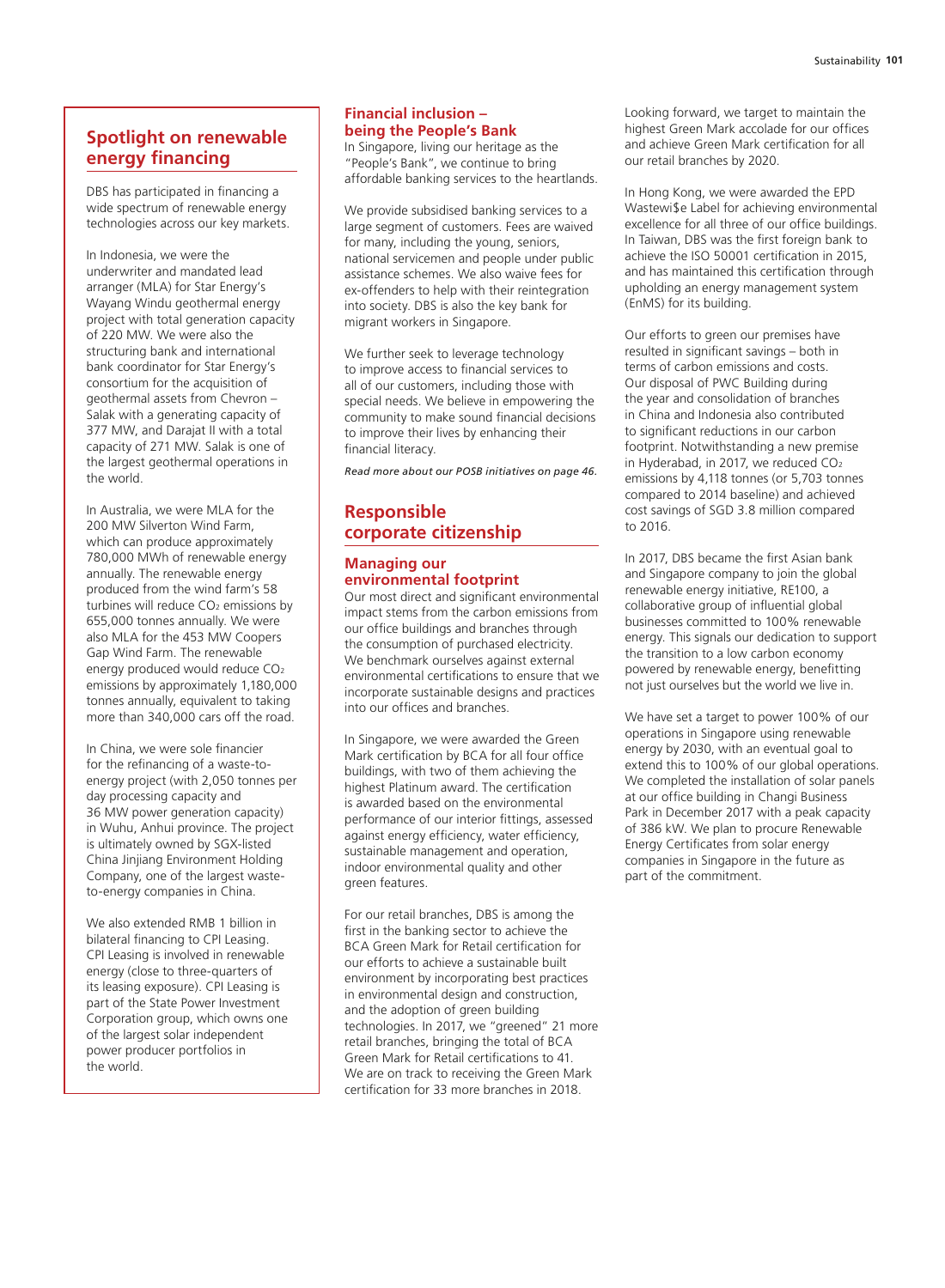## **Environmental data by geography**

|                                                                         | <b>Singapore</b> |                          | <b>Hong Kong</b> |                | <b>Rest of Greater</b><br>China $(1)$ |                          |           | <b>South and</b><br>Southeast Asia <sup>(2)</sup> | <b>Total</b> |         |
|-------------------------------------------------------------------------|------------------|--------------------------|------------------|----------------|---------------------------------------|--------------------------|-----------|---------------------------------------------------|--------------|---------|
|                                                                         | 2017             | 2016                     | 2017             | 2016           | 2017                                  | 2016                     | 2017      | 2016                                              | 2017         | 2016    |
| <b>Energy consumption</b>                                               |                  |                          |                  |                |                                       |                          |           |                                                   |              |         |
| <b>Electricity consumption</b><br>(MWh)                                 | 36,363           | 45,965                   | 11,470           | 11,278         | 12,160                                | 13,252                   | 8,013     | 7,117                                             | 68,006       | 77,612  |
| <b>Cooling consumption</b><br>$(MWh)^{(3)}$                             | 21,339           |                          |                  |                |                                       |                          |           |                                                   | 21,339       |         |
| Scope 2 emissions from<br>purchased electricity<br>$(tCO_2e)^{(4),(5)}$ | 15,432           | 19,912                   | 9,022            | 8,871          | 8,412                                 | 9,550                    | 8,323     | 6,974                                             | 41,189       | 45,307  |
| <b>Scope 2 emissions intensity</b><br>(tCO,e/sqf)                       | 0.009            | 0.010                    | 0.016            | 0.015          | 0.010                                 | 0.012                    | 0.010     | 0.012                                             | 0.011        | 0.011   |
| Water consumption <sup>(6)</sup>                                        |                  |                          |                  |                |                                       |                          |           |                                                   |              |         |
| Water consumption (m <sup>3</sup> )                                     | 90,708           | $\overline{\phantom{a}}$ | 2,170            | $\overline{a}$ | 42,064                                | $\overline{\phantom{a}}$ | 16,976    | $\overline{a}$                                    | 151,918      |         |
| Employee commuting <sup>(7),(8)</sup>                                   |                  |                          |                  |                |                                       |                          |           |                                                   |              |         |
| Distance travelled - Air<br>(million passenger-km)                      | 48               | 37                       | 10               | 10             | ٠                                     | L,                       | ٠         | L,                                                | 58           | 47      |
| Scope 3 emissions from air<br>travel (tCO <sub>2</sub> e)               | 5,404            | 4,139                    | 1,058            | 1,100          | ٠                                     |                          |           |                                                   | 6,462        | 5,239   |
| Distance travelled - Shuttle<br>buses (km)                              | 383,657          | 383,657                  | 28,803           | 17,690         | ۰                                     |                          | 2,015,320 | 158,520                                           | 2,427,780    | 559,867 |
| Scope 3 emissions from<br>shuttle buses (tCO <sub>2</sub> e)            | 86               | 86                       | 6                | 4              |                                       |                          | 452       | 36                                                | 544          | 126     |
| Waste disposal (tonnes) <sup>(9)</sup>                                  |                  |                          |                  |                |                                       |                          |           |                                                   |              |         |
| Weight of paper recycled                                                | 231              | 239                      | 179              | 171            | 39                                    | 40                       | 9         | 6                                                 | 458          | 456     |
| Weight of aluminum cans<br>recycled                                     | 11               | 7                        |                  |                | 1                                     | 1                        |           |                                                   | 12           | 8       |
| Weight of plastic recycled                                              | 4                | 3                        |                  |                | 2                                     | 2                        |           |                                                   | 6            | 5       |
| Weight of coffee ground<br>recycled                                     | 10               | 8                        |                  |                | ä,                                    | L,                       |           |                                                   | 10           | 8       |
| Total waste recycled                                                    | 256              | 257                      | 179              | 171            | 42                                    | 43                       | 9         | 6                                                 | 486          | 477     |

*(1) Rest of Greater China includes Mainland China and Taiwan*

*(2) South and Southeast Asia includes India and Indonesia*

*(3) We commenced tracking energy consumption from District Cooling Systems at our office buildings at Marina Bay Financial Centre Tower 3 and Changi Business Park with effect from 2017* 

*(4) Based on relevant grid emission factor conversion for each location*

*(5) Scope 2 emissions (tCO2e) in baseline year 2014 when we started tracking our carbon emissions: Singapore 19,509; Hong Kong 9,422;* 

*Rest of Greater China 11,247; South and Southeast Asia 6,714; Total 46,892*

*(6) We commenced tracking water consumption from public utilities at our premises across key markets except Indonesia with effect from 2017*

*(7) Air travel data is only available for Singapore and Hong Kong* 

*(8) We provide shuttle buses for employee commute in Singapore, Hong Kong and India only*

*(9) Based on weight of waste measured at recycling points*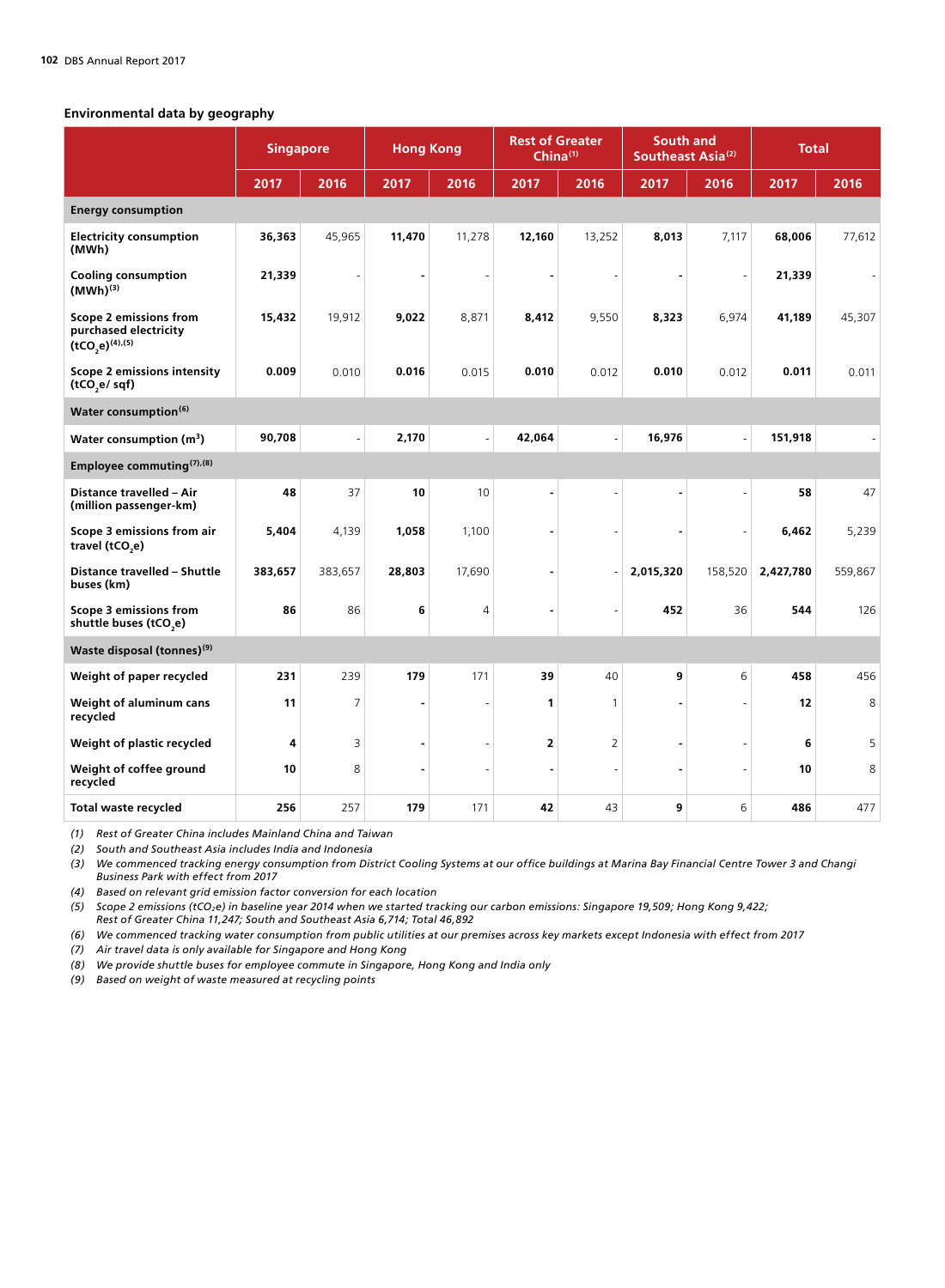Across Singapore and Hong Kong, air travel and corresponding CO<sub>2</sub> emissions increased 23% due to the growth in regional activities during the year such as the ANZ integration. We will continue our efforts to reduce business travel and encourage alternatives to face-to-face business meetings such as video conferencing and online collaboration tools.

In Singapore, Hong Kong and India, we provide complimentary shuttle bus services for employees to commute between office premises as well as to and from selected transportation hubs in the respective markets. In 2017, we added significantly more routes to ferry our employees in India and our new office in Hyderabad. This not only helps our employees save time on their commute and brings about greater convenience, but is also more sustainable for the environment as compared to each individual employee driving or taking car hire.

On waste management, we collected a total of 486 tonnes of recyclable waste from properties across the six markets. This reflects our continual efforts, particularly in Singapore, to reduce paper consumption and encourage responsible waste disposal. Initiatives include placement of eye-catching Pokemon-themed recycling bins at branches and more strategic placement of paper recycling bins across floors at offices.

Information technology (IT) waste management remains a priority as we continue with our digital transformation. As part of our strategic cost management programme, we sold more than 2,000 decommissioned desktops and notebooks to a recycling vendor at the end of their four or five-year replacement cycle. We continued to recycle corporate mobile phones with vendors who either resell, salvage reusable parts or otherwise dispose of them through a recycling company.

#### **Sustainable sourcing**

DBS procures products and services from more than 6,000 suppliers, predominantly in Singapore and Hong Kong. Approximately 80% of our expenditure is for professional, real estate, sales and marketing, IT outsourcing and corporate services.

We seek to influence our supply chain towards sustainable practices through the DBS Sustainable Sourcing framework. Central to the framework are DBS Sustainable Sourcing Principles (SSP), which outline our expectations of all suppliers, regardless of value or volume of purchase, in four key areas – human rights, health and safety, environment sustainability, business integrity and ethics.

Due diligence is done at the new supplier registration stage, as well as at regular intervals as part of our ongoing supplier management process. In 2017, we rolled out the process across our six key markets. In total, 696 or 97% of new suppliers signed on to the SSP during the year.

In addition to the SSP, we conduct sustainability risk materiality assessment to identify spend categories with high ESG risks. The assessment takes into account the supplier's manufacturing process, service delivery, business volume and industryspecific guidelines, and is reviewed every two years to ensure relevance. For competitive tenders in high-risk categories, up to 10% of the supplier selection criteria are attributed to sustainability considerations. This reflects our position that, all else being equal, we will always award our business to more sustainable products and services.

DBS will continue to work with our suppliers and stakeholders to fine-tune the DBS Sustainable Sourcing framework and drive improvement in our supply chain.

#### **Responsible tax management**

DBS is committed to paying our fair share of taxes across the countries in which we operate, and to comply with applicable tax laws and regulations.

Our dealings with tax authorities are regular and based on mutual respect and trust. We aim to be transparent in our tax filings, and will provide tax authorities with sufficient information such that robust conclusions regarding the tax treatment of our activities can be made. We participate in the Enhanced Taxpayer Relationship Programme introduced by the Inland Revenue Authority of Singapore to facilitate timely resolution of our tax matters.

The Board has overall responsibility for sustainability at DBS, and takes into account responsible tax management as part of its consideration of ESG matters in the development of our strategy. The CFO, supported by the Head of Group Tax, oversees the tax function which is responsible for ongoing tax compliance and robust management of tax risks and exposures.

DBS has a low tolerance for tax risk and adopts a clearly-defined tax risk management framework that promotes transparency, fairness and accountability. This is implemented through our Group Tax Policy, which is approved by the CFO. The policy is further supplemented by standards and procedures to ensure continued adherence with the framework.

DBS' tax risk management framework is based on the following principles:

- We only undertake transactions which are underpinned by strong commercial motivations that we are prepared to fully disclose.
- We carefully consider the potential tax sensitivity of transactions and are guided by a set of established escalation and approval procedures.
- We have sufficient skilled staff in tax matters within each major location and we will seek independent advice on transactions with significant tax uncertainty.
- We take our tax compliance responsibilities very seriously. Senior management and independent tax consultants review our returns and submissions prior to finalisation.

Read more about our approach to base erosion and profit shifting at

**go.dbs.com/BEPS.**

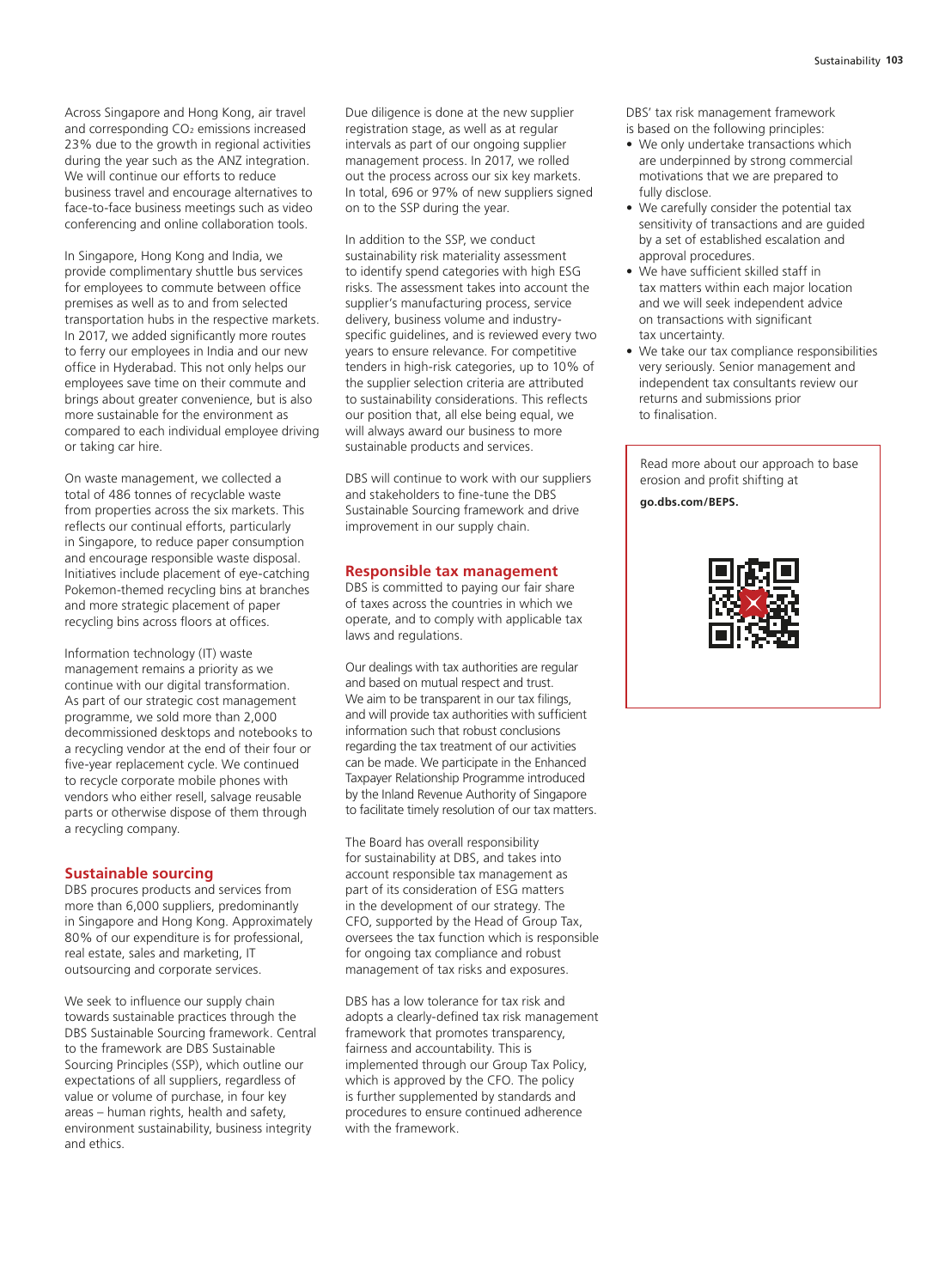# **Creating social impact**

## **Championing social entrepreneurship**

Entrenched in the culture of DBS is a deep sense of purpose to do things bigger than the day-to-day business interest of the bank. In so doing, we shape a better future for the communities we operate in. Being a strong advocate for both entrepreneurship and innovation, it is natural for DBS to leverage our strengths to support SEs in delivering innovative solutions to build a better and more sustainable future for the region. DBS Foundation (DBSF) was launched in February 2014 with a SGD 50 million fund to champion social entrepreneurship and make an even greater impact in addressing Asia's evolving social needs.

We are committed to developing SEs across Asia in the following ways.

# **Promoting the development of the SE sector**  SEs lack recognition and public awareness of their work and the social impact they create. We strive to generate awareness and advocacy for SEs in our key markets through digital outreach and signature events.

## **2017 highlights**

- **More than 4,800 SEs reached through local forums and workshops**
- **More than 1,300 entries received for DBS-NUS Social Venture Challenge and DBS Foundation Grant Programme**

#### **2017 highlights**

- **99 SEs nurtured through senior management mentoring, skills-based volunteering and capacity building programmes**
- **More than 300 SEs attended DBS Foundation's SE Summit held in Jakarta focusing on the theme "Innovate to Impact"**
- **More than 6,800 hours of skilled volunteerism**
- **Awarded SGD 1.23 million to 22 SEs under the DBS-NUS Social Venture Challenge and SE Grant programme to encourage them to deploy social innovations in areas such as agriculture, work integration/ inclusion and environmental sustainability**

#### **Nurturing innovative and impactful SEs through funding, mentorship and volunteerism**

Across our six key markets, DBSF identifies innovative and high potential SEs and supports them on their growth journey. Our SE Grant programme provides much needed capital to support SEs. The grants enable SEs in various stages of growth to test prototypes built around their innovative ideas, improve existing processes, add critical capabilities or scale their existing business.

We also provide capacity building programmes and access to holistic support customised to SEs' needs – such as executive mentoring and skilled staff volunteerism.

## **Embedding SEs in DBS' culture and operations**

We demonstrate commitment to SEs by providing customised banking solutions and engaging them as DBS procurement vendors.

First launched in Singapore in 2008, the SE Banking Package allows SEs to open corporate accounts with no minimum deposit or monthly balance requirements, and offers waivers of transaction fees for banking services such as telegraphic transfers and IDEAL. The package also offers unsecured business loans below the commercial rate.

#### **2017 highlights**

• **490 customers under the SE Banking Package and SGD 2.6 million of committed unsecured SE business loans as at 31 December 2017**

## **People of Purpose**

"People of Purpose" is an in-house volunteerism movement to rally employees to use their skills and time for the good of the community. In 2017, employees from Singapore, Hong Kong, China, Taiwan, India and Indonesia invested more than 53,000 hours in programmes that focused on active ageing, education, and the environment.

In Singapore, our employees participated in a nation-wide programme co-designed with Khoo Teck Puat Hospital and our community partners, focusing on dementia prevention, nutritional intervention, and physical and mental well-being for the elderly. In addition, our volunteers provided digital literacy training to the elderly in support of Singapore's Smart Nation drive and developed programmes aimed at sharpening financial literacy among children.

In Hong Kong, our volunteers made regular home visits and organised activities on aromatherapy, eco-touring and physical fitness for the elderly. In China, we expanded our volunteer activities beyond Shanghai and Beijing to Guangzhou, Shenzhen, Hangzhou, Qingdao, Xi'an, Nanning, and Suzhou. In Taiwan, DBS volunteers used innovative channels such as Skype to roll out a weekly reading programme for disadvantaged children, in addition to face-to-face activities. In India, volunteer projects tackled urban challenges while in Indonesia, champions of social good were nurtured and unique volunteer projects were executed. In one of the projects, DBS Indonesia volunteers transformed an entire neighbourhood in Jakarta's suburbs by creating murals on houses and walls.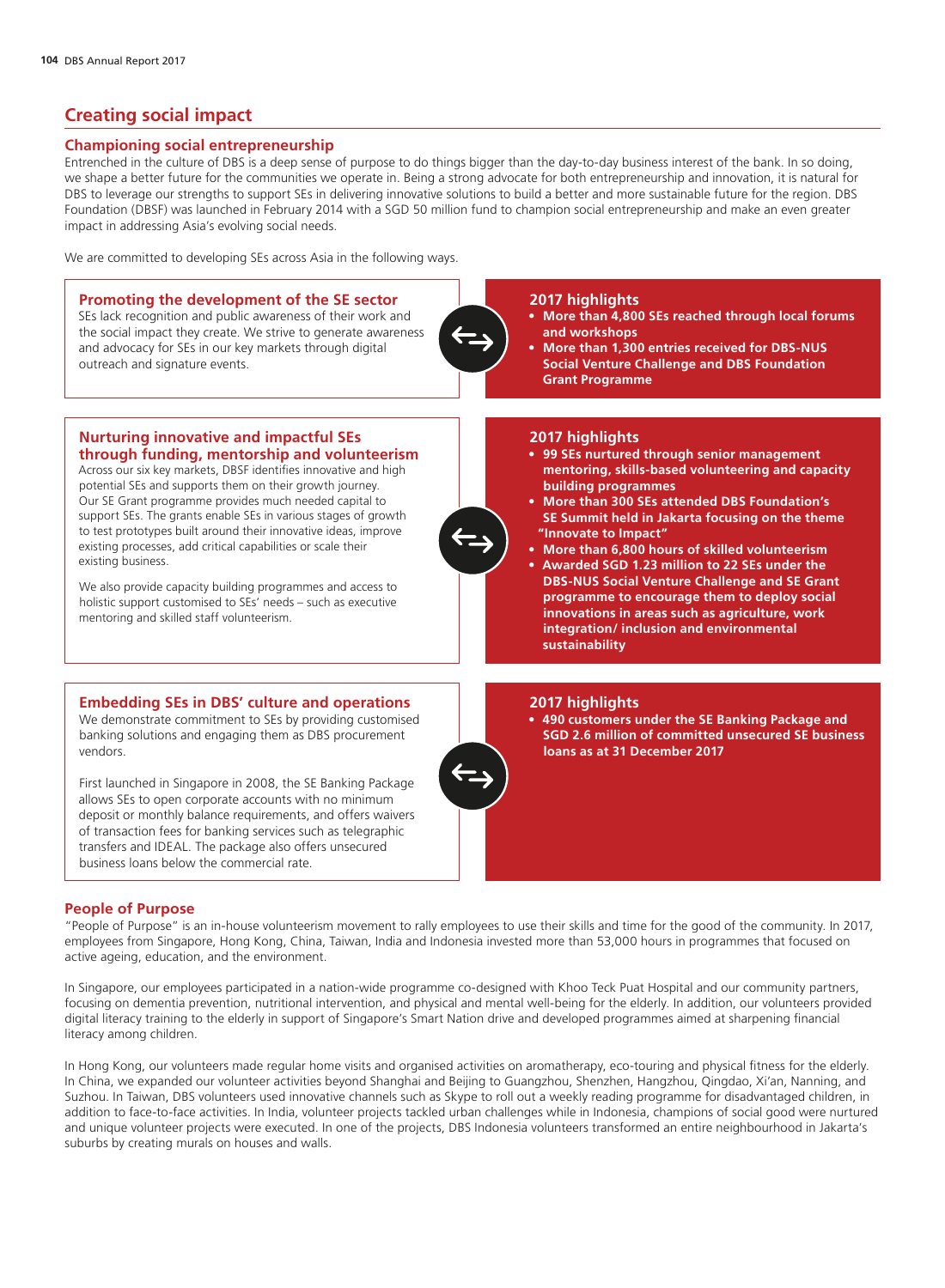# **Employer of choice**

The ability to attract, retain and develop talent continues to be key to our continued success. Our employee value proposition is to provide our workforce with opportunities to grow, develop and make a difference.

*Refer to page 40 for more information on our employee KPIs.*

#### **Hiring and employee engagement**

We continued to grow our headcount to acquire skills to support our digitalisation agenda. To attract the right talent, we deployed innovative recruitment strategies such as holding hackathons in Singapore and our offshore tech hub in Hyderabad to identify staff with niche technology skills.

We also held "MAckathons" – hackathons designed for Management Associates (MA) recruitment. Candidates spend a 12-hour day at DBS to be trained in our humancentred design methodology, and thereafter apply their newly-acquired knowledge to "hack" their way to solving real-life business

challenges which are then pitched to senior management. Through analysing their behavioural traits in this process, we are able to pick our pool of future leaders by assessing their alignment with our values.

The new hire rate across the age groups reflects voluntary attrition as well as the changing nature of entry level jobs due to digitalisation. The overall voluntary attrition rate remained relatively stable in 2017, with turnover in Singapore and India being best-inclass in the industry. We experimented with data analytics and piloted a human capital analytics model to help in the retention of our employees in Singapore. Initial results indicated that it helped to improve retention through different interventions by our managers.

We onboarded more than 5,500 new hires via our new digital platform during the year, as part of our initiative to create a seamless and joyful experience for positive engagement right from the start of their career in DBS.

Our engagement results based on the 2017 My Voice, an employee engagement survey conducted by Aon Hewitt, remained top of the class among peers with a high score of 82%. We were recognised by Aon Hewitt as Asia Pacific Regional Best Employer in 2017, among other accolades we received for our human capital strategies.

We believe engagement is also about bringing people together. Across our core markets, we rolled out DBS Power Up, a 24/7 one-stop app for employees to access information, work, and connect on the go. We also implemented a group-wide peerto-peer recognition programme – I Thank You – to encourage our employees to show appreciation for one another. Within the first six months, more than 120,000 recognitions were given, which reinforces our culture of being relationship-led.

#### **Total number and rates of new employee hires and voluntary attrition by age group, gender and geography(1)**

|                                               | 2017                          |                                |                                              |                                                  |                                                | 2016                                                        |                               |                                |                                              |                                                  |                                                |                                                             |
|-----------------------------------------------|-------------------------------|--------------------------------|----------------------------------------------|--------------------------------------------------|------------------------------------------------|-------------------------------------------------------------|-------------------------------|--------------------------------|----------------------------------------------|--------------------------------------------------|------------------------------------------------|-------------------------------------------------------------|
|                                               | Head-<br>count <sup>(2)</sup> | <b>Workforce</b><br><b>Mix</b> | No. of<br><b>New</b><br>Hires <sup>(2)</sup> | <b>New</b><br><b>Hire</b><br>Rate <sup>(3)</sup> | No. of<br><b>Voluntary</b><br><b>Attrition</b> | <b>Voluntary</b><br><b>Attrition</b><br>Rate <sup>(4)</sup> | Head-<br>count <sup>(2)</sup> | <b>Workforce</b><br><b>Mix</b> | No. of<br><b>New</b><br>Hires <sup>(2)</sup> | <b>New</b><br><b>Hire</b><br>Rate <sup>(3)</sup> | No. of<br><b>Voluntary</b><br><b>Attrition</b> | <b>Voluntary</b><br><b>Attrition</b><br>Rate <sup>(4)</sup> |
| By age group                                  |                               |                                |                                              |                                                  |                                                |                                                             |                               |                                |                                              |                                                  |                                                |                                                             |
| $\leq$ = 30<br>$>30$ and $<=50$<br>$>50$      | 6.162<br>15,545<br>2,467      | 26%<br>64%<br>10%              | 2,635<br>3,199<br>208                        | 43%<br>21%<br>8%                                 | 1,319<br>1,482<br>89                           | 27%<br>10%<br>3%                                            | 5,931<br>14,048<br>2,215      | 27%<br>63%<br>10%              | 2,023<br>1,909<br>91                         | 34%<br>14%<br>4%                                 | 1,000<br>1,460<br>87                           | 23%<br>9%<br>4%                                             |
| By gender                                     |                               |                                |                                              |                                                  |                                                |                                                             |                               |                                |                                              |                                                  |                                                |                                                             |
| Female<br>Male                                | 13,283<br>10,891              | 55%<br>45%                     | 3,001<br>3.041                               | 23%<br>28%                                       | 1,505<br>1,385                                 | 12%<br>14%                                                  | 12,349<br>9,845               | 56%<br>44%                     | 1,823<br>2,200                               | 15%<br>22%                                       | 1,308<br>1,239                                 | 11%<br>13%                                                  |
| By geography                                  |                               |                                |                                              |                                                  |                                                |                                                             |                               |                                |                                              |                                                  |                                                |                                                             |
| <b>Singapore</b>                              | 10,962                        | 45%                            | 2,072                                        | 19%                                              | 1,187                                          | 11%                                                         | 10,381                        | 47%                            | 1.438                                        | 14%                                              | 1,000                                          | 10%                                                         |
| <b>Hong Kong</b>                              | 4,537                         | 19%                            | 1,163                                        | 26%                                              | 721                                            | 17%                                                         | 4,350                         | 20%                            | 783                                          | 18%                                              | 617                                            | 14%                                                         |
| Rest of<br>Greater<br>China <sup>(5)</sup>    | 4,231                         | 18%                            | 1,619                                        | 38%                                              | 580                                            | 16%                                                         | 3,609                         | 16%                            | 738                                          | 20%                                              | 575                                            | 16%                                                         |
| South and<br>Southeast<br>Asia <sup>(6)</sup> | 4,162                         | 17%                            | 1,135                                        | 27%                                              | 381                                            | 10%                                                         | 3,587                         | 16%                            | 1,027                                        | 29%                                              | 342                                            | 11%                                                         |
| <b>Rest of the</b><br>World <sup>(7)</sup>    | 282                           | 1%                             | 53                                           | 19%                                              | 21                                             | 8%                                                          | 267                           | 1%                             | 37                                           | 14%                                              | 13                                             | 5%                                                          |
| <b>Total</b>                                  | 24,174                        | 100%                           | 6.042                                        | 25%                                              | 2,890                                          | 13%                                                         | 22,194                        | 100%                           | 4,023                                        | 18%                                              | 2,547                                          | 12%                                                         |

*(1) The table excludes involuntary termination as well as contract, temporary and agency staff attrition*

*(2) Headcount and new hires include permanent, contract and temporary staff, and exclude agency staff*

*(3) New hire rate is computed based on number of new hires divided by headcount at the end of the year*

*(4) Voluntary attrition rate is computed based on number of voluntary attrition divided by monthly average headcount for permanent employees only*

*(5) Rest of Greater China includes Mainland China and Taiwan*

*(6) South and Southeast Asia includes India, Indonesia, Malaysia, Vietnam, Thailand, Myanmar and the Philippines*

*(7) Rest of the World includes Australia, South Korea, Japan, Dubai, United States of America and United Kingdom*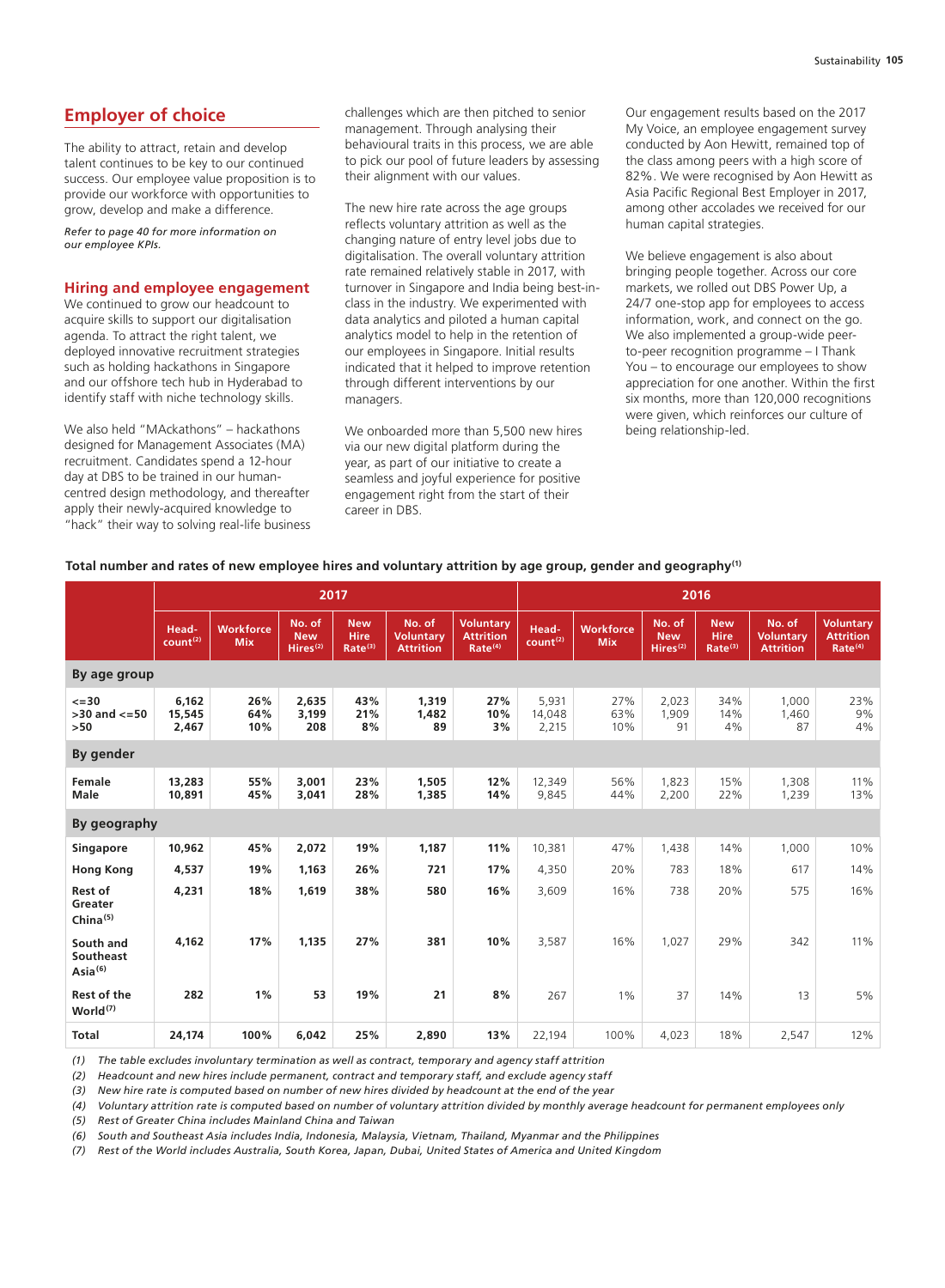#### **Developing a future-ready workforce and talent pipeline**

Beyond delivering exceptional employee experiences, we seek to prepare our workforce to be ready for future roles and opportunities. We continue to focus on our talent development initiatives built upon the "triple-E" framework: experience, exposure and education.

We committed to investing SGD 20 million over five years in a broad-based programme to skill our employees in digital banking and emerging technologies, enabling them to thrive in the digital economy and adapt to the future of work.

In 2017, we introduced a new learning platform, Horizon, to allow employees to have access to learning 24/7, including 30 digital learning modules we have put in place. With Horizon, employees can reach out to different communities to experiment and learn, as well as to acquire, create and transfer knowledge. We also launched the DigiFY curriculum to future proof our people to become digital bankers, through the introduction of seven key skills to develop in the digital economy.

We introduced Key Success Factors (KSFs) to our key roles to ensure that our succession planning is more robust, so that we can create focus around developing our leaders to these KSFs.

For our senior leaders, we partnered NUS Business School to launch our inaugural Business Leaders Programme. It is a flagship programme aimed at building the pipeline of future and existing business leaders.

Strengthening our focus on our talents and MAs, we extended our STARS and MA Overseas programmes, where selected younger talents go on a two-year overseas attachment to stretch them in various skills and knowledge.

Our focus on talent development paid off. In 2017, we achieved an internal mobility rate of 45% with a low turnover of less than 5% for our talent cohort.

#### **Average hours of training(1) per year per employee by gender, and by employee category(2)**

|                                                        | 2017                 | 2016                 |
|--------------------------------------------------------|----------------------|----------------------|
| Per permanent employee                                 | 31.5                 | 36.4                 |
| By gender                                              |                      |                      |
| Female<br><b>Male</b>                                  | 30.1<br>32.9         | 35.7<br>38.5         |
| By employee category                                   |                      |                      |
| SVP to MD<br>Analyst to VP<br>Senior Officer and below | 24.5<br>33.6<br>26.6 | 28.0<br>39.2<br>30.8 |

*(1) Excludes informal learning methods such as community-based learning; and exposure opportunities such as immersion programmes including customer and employee journeys*

*(2) Employee categories refer to Senior Vice President (SVP) to Managing Director (MD), Analyst to Vice President (VP), and Senior Officer and below*

#### **Diversity and equal opportunity**

We recognise the diversity of our people as a source of strength. In accordance with our Human Resource Management Policy, we hire based on merit, competencies and organisational cultural fit (based on PRIDE! values), without prejudice to any attributes such as, but not limited to, gender, race, religion or physical traits.

We seek to create an environment that allows all our employees to thrive, because the diversity of experiences, knowledge and approaches that they bring is necessary to drive performance and innovation. We have an inclusive work environment encompassing gender diversity as well as a multi-cultural and multi-generational workforce.

Our workforce mix by age group and gender remains stable. More than 60% are within the ages of 30 to 50 and 55% are female. In addition, more than one-third of senior management positions (SVP to MD) are held by women. The overall gender pay gap across our six key markets, adjusted for

ranks and locations, is insignificant at only 1%. This reflects our philosophy of hiring and remunerating based on merit without prejudice to gender.

In January 2018, we were one of six Asian (ex-Japan) and among over 100 companies from ten sectors headquartered in 24 countries and regions to be recognised in the inaugural sector-neutral 2018 Bloomberg Gender-Equality Index.